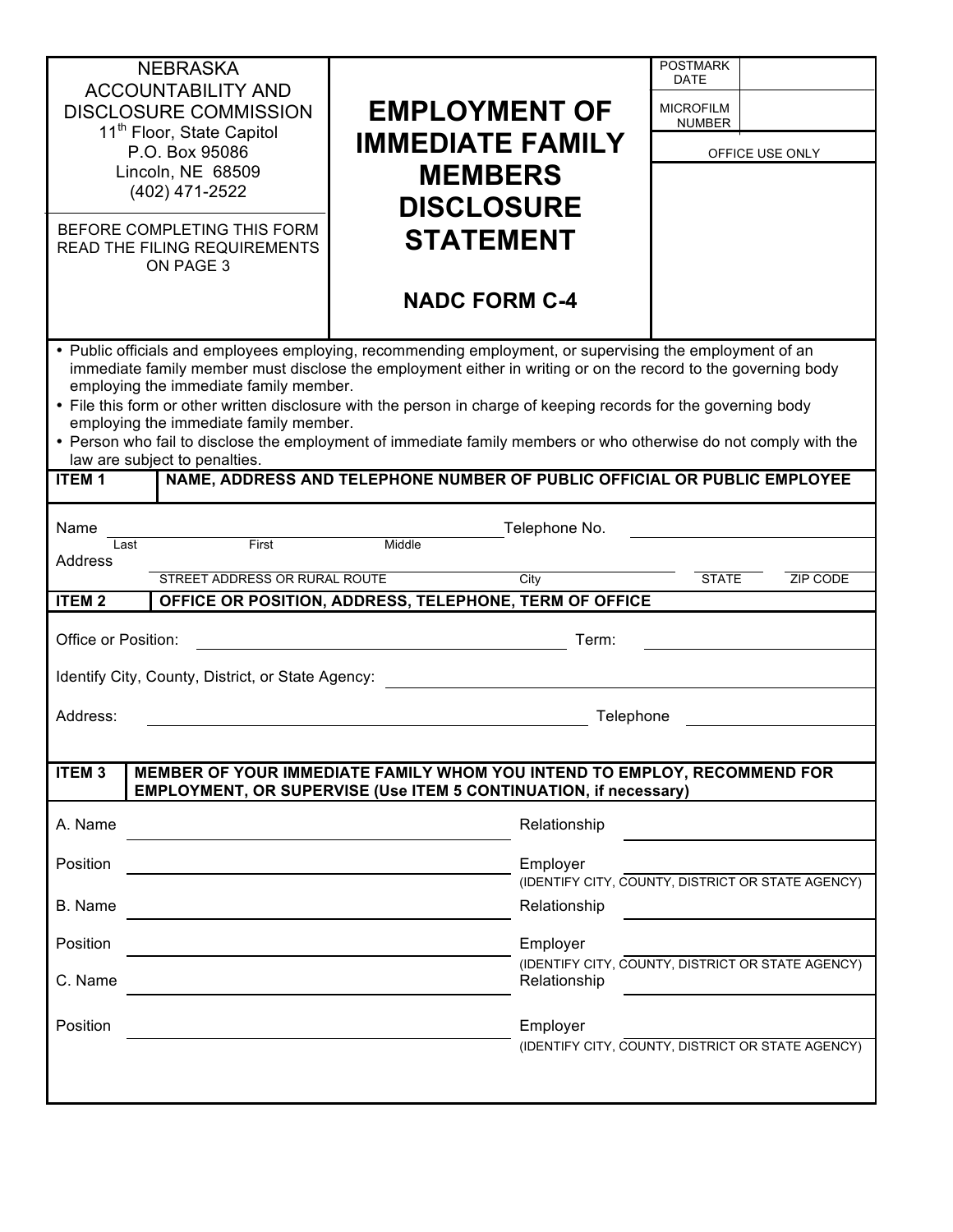| <b>ITEM 4</b><br>FOR NEWLY ELECTED OR APPOINTED PUBLIC OFFICIALS AND EMPLOYEES                                                                                       |                                                               |  |
|----------------------------------------------------------------------------------------------------------------------------------------------------------------------|---------------------------------------------------------------|--|
| List members of your immediate family who were employed before your election or appointment, or prior to July 17, 1986<br>and are now employed or supervised by you. |                                                               |  |
| A. Name                                                                                                                                                              | Relationship                                                  |  |
| Position                                                                                                                                                             | Employer                                                      |  |
| Date Hired                                                                                                                                                           | (IDENTIFY CITY, COUNTY, DISTRICT OR STATE AGENCY)             |  |
| B. Name                                                                                                                                                              | Relationship                                                  |  |
| Position                                                                                                                                                             | Employer<br>(IDENTIFY CITY, COUNTY, DISTRICT OR STATE AGENCY) |  |
| Date Hired                                                                                                                                                           |                                                               |  |
| (Use ITEM 5, CONTINUATION, if necessary)                                                                                                                             |                                                               |  |
| <b>ITEM 5</b><br><b>CONTINUATION</b>                                                                                                                                 |                                                               |  |
|                                                                                                                                                                      |                                                               |  |
|                                                                                                                                                                      |                                                               |  |
|                                                                                                                                                                      |                                                               |  |
|                                                                                                                                                                      |                                                               |  |
|                                                                                                                                                                      |                                                               |  |
|                                                                                                                                                                      |                                                               |  |
|                                                                                                                                                                      |                                                               |  |
|                                                                                                                                                                      |                                                               |  |
|                                                                                                                                                                      |                                                               |  |
|                                                                                                                                                                      |                                                               |  |
|                                                                                                                                                                      |                                                               |  |
|                                                                                                                                                                      |                                                               |  |
|                                                                                                                                                                      |                                                               |  |
|                                                                                                                                                                      |                                                               |  |
|                                                                                                                                                                      |                                                               |  |
|                                                                                                                                                                      |                                                               |  |
|                                                                                                                                                                      |                                                               |  |
|                                                                                                                                                                      |                                                               |  |
|                                                                                                                                                                      |                                                               |  |
|                                                                                                                                                                      |                                                               |  |
|                                                                                                                                                                      |                                                               |  |
| (Signature)                                                                                                                                                          | (Date)                                                        |  |
|                                                                                                                                                                      |                                                               |  |

 $\overline{\phantom{a}}$